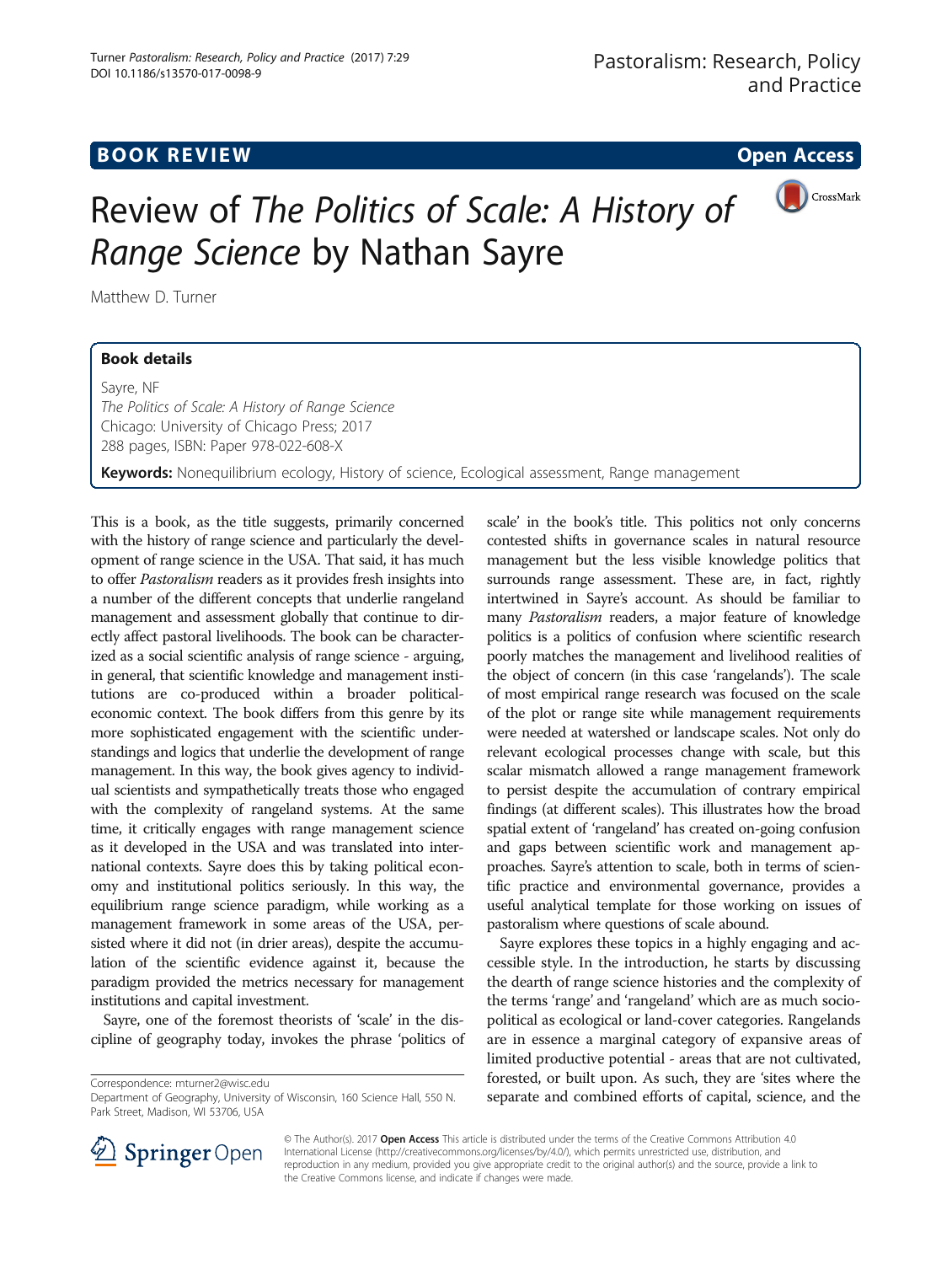state meet their limits' (p. 2). This explains the lack of range science histories - these histories must necessarily chronicle that the object often changes and interventions often fail. The subsequent chapters are organized around a succession of themes about range interventions, ordered in rough chronological order.

Chapter 1 presents a fascinating exploration of the US government's pest eradication and fencing programmes during the early 1900s (the Progressive Era). Pests were considered as either animals that were seen as reducing the quality of forage for domestic livestock (prairie dogs, jack rabbits, etc.) or livestock predators (coyotes, wolves). Eradication efforts had long-term ecological effects with some foci of eradication now seen as keystone species. Fencing was seen as a means to protect livestock from predators without the labour costs of herders. The book describes the Coyote-Proof Pasture Experiment conducted in eastern Oregon between 1907 and 1909. Sayre describes this experiment as a key event in the eventual fencing of public rangelands in the USA. Given the interests in reducing labour costs, regularizing and measuring grazing charge, this experiment eventually led to the widespread use of less expensive fencing that was far from predator-proof on the rangelands of US public land. Overlapping grazing orbits managed by herders did not fit within the management vision of the Forest Service. In this way, bureaucratic and economic prerogatives, more than scientific evidence, led to the decline of herding in the USA.

Chapter 2 provides a much richer and nuanced account of the role of Clementsian ecology in the development of range science than is typically presented in the literature, showing how institutional prerogatives (fire suppression) and the needs of management in the service of capital led to the model of rangeland succession commonly critiqued in the literature today. The approach developed by the U.S. Forest Service between 1910–1930 was a somewhat perverted version of Clements's work and that of his student Arthur Sampson as shaped by the agency's institutional imperative against fire (with grazing as a tool for fire suppression) and the needs of both regulators and capital for fixed stocking rates regardless of changing rainfall conditions. This chapter will be of high concern for readers interested in range ecology and its equilibrium assumptions, because it provides a deeper account of how scientific models combined with institutional prerogatives produced a management model that has greatly influenced range assessment and management around the world. Moreover, the fire suppression part of the story will prove interesting for those readers who work with pastoralists in savanna/woodland environments where grazing interacts strongly with fire incidence and tree/bush cover.

Building from his own experience at the Jornada Experimental Range in New Mexico, Sayre, in chapter 3, provides accounts of early work at two important experimental stations in dryland USA: Jornada and the Santa Rita Experimental Range in Arizona. His reading of the reports coming out of these stations shows how early range scientists did not initially adopt the range succession model being promoted by the Forest Service. Instead, their work emphasized the role of rainfall variability rather than stocking rates as affecting species composition and productivity of rangelands (more consistent with nonequilibrium models). This account further shows the strength of the institutional imperatives supporting the range succession model with scientists at these stations finally adopting it in the 1930s in an attempt to explain problems of brush encroachment (with limited success).

Chapter 4 returns to the institutional politics that were behind the growth and maturation of the range succession model that looked to establish fixed stocking rates on rangeland types based on average climate conditions. The aim of applying the model was to manage rangeland systems in their desired states (based on species composition and standing biomass). Despite their limited relevance as a management tool for drier rangelands, there was much in favour of applying fixed stocking rates. Fixed metrics were useful for regulators, and such metrics became increasingly important as the Forest Service's vision of setting permissible stocking levels for grazing districts became generalized with the passage of the Taylor Grazing Act of 1934. Stocking rates were also useful tools for ranchers as economic metrics to shape their investments. The chapter traces how range assessment developed to produce necessary carrying capacities of rangelands to meet the needs of state agencies and ranchers alike. In so doing, this chapter carefully traces the logical lapses and unsupported assumptions that facilitated the scalar shifts from empirical data collection, rangeland assessment, and rangeland regulation. This is the chapter that most directly explores the mixing of social and ecological scales in range science.

Chapter 5 provides the flip side of range management based on equilibrium notions of ecology - inexplicable shifts in rangeland structure and the impossibility of relying on stocking rate alone to cause shifts in rangeland state. This follows the experience of rangelands in the southwestern USA where decades of equilibriumbased management and fire suppression led to transitions to new states - states that were undesirable from a management point of view but seemingly persistent despite subsequent variations in climate and stocking rates. The chapter traces the history of active manipulation (attempted restoration) of rangelands through combinations of reseedings and brush eradication. It is a fairly straightforward history of the failure of these approaches to have a widespread effect (given the large areas of rangeland). The chapter provides good examples of the